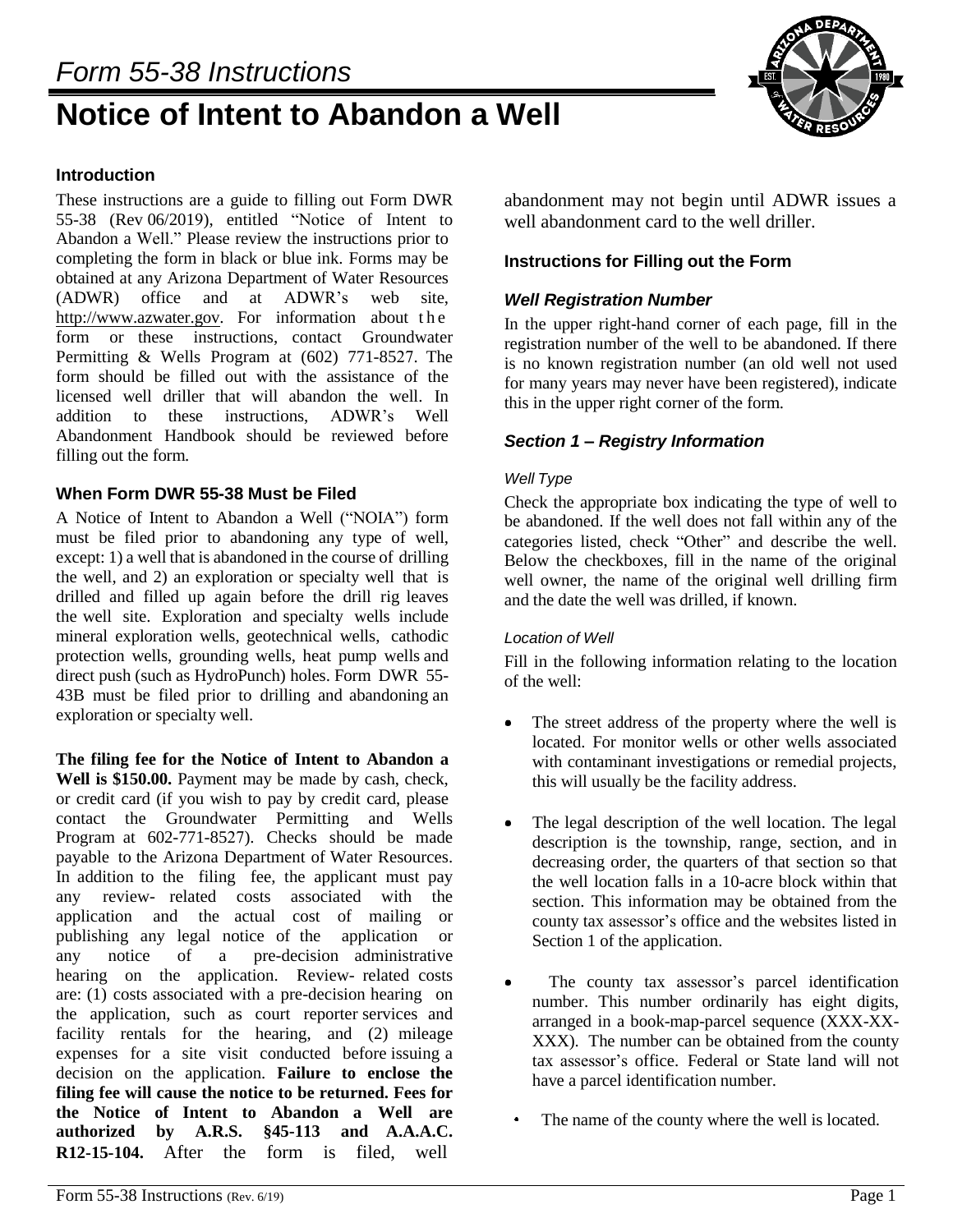The latitude and longitude (in degrees-minutesseconds format) of the well location and the method used to determine this data. Use of a Global Positioning System (GPS) receiver or a conventional survey is the preferred method, although the data may also be obtained through estimation from a USGS quadrangle map. If a GPS unit is used, the unit should be adjusted to use the NAD-83 datum. Please indicate if the geographic coordinate datum used was NAD-83, and if not, which datum was used.

# *Section 2 –Owner Information*

#### *Well Owner*

Fill in the well owner's name, mailing address, and telephone, and fax numbers. If the well owner is a corporation, governmental unit or other entity, provide the name of a contact person.

#### *Landowner*

If the land is not owned by the well owner, fill in the landowner's name, mailing address, telephone, and fax numbers and, if the landowner is a company or organization, the name of a contact person. If the landowner does not sign the signature block of the NOI form, also attach a copy of an access agreement or permission letter from the landowner indicating the landowner's approval of the proposed action.

# *Section 3 – Abandonment Authorization*

#### *Drilling Firm*

Section 3 requires information about the licensed well driller that will abandon the well, including email address. Only a well driller licensed in the State of Arizona, or a single well licensee (a person licensed to abandon one exempt well on his or her own property), may abandon a well in Arizona. Abandonment may not begin until the well driller or licensee has possession of a well abandonment card at the well site, issued by ADWR in the name of the well driller or licensee, authorizing the abandonment of that specific well in that specific location.

#### *Consultant*

If a consulting firm is used, provide the name of the firm, and the name, telephone number, fax number and e-mail address of the contact person at the firm. Consultants often have the most complete information on the well and how it is to be abandoned, particularly for monitor wells or other wells associated with groundwater contamination, and are the best source of any additional information ADWR may require.

# *Section 4 – Questions*

The following questions must be answered by checking the appropriate box and providing the necessary information:

- 1. Does any information exist indicating that water in the well to be abandoned has historically been contaminated, is currently contaminated, or may be contaminated? If yes, provide an explanation.
- 2. Is there is any other name or identification number for the well? Ranches will often name wells, mining or other commercial operations will often have their own numbers, or there may be a Public Water Supply (PWS) number or a number provided by the Arizona Department of Environmental Quality. Monitor wells usually have a facility-specific designation, such as MW-1, MW-2, etc.
- 3. Was the condition of the existing casing determined through a video log?
- 4. Why is the well being abandoned? Reasons may include insufficient water supply at the well location, development of the property or, if the well is part of a remediation project, termination of the project.

# *Section 5 – Original Well Construction Design*

Section 5 contains three tables for filling in information on the original well construction design. ADWR recognizes that this information will not always be available, particularly for older irrigation, stockwater or domestic wells. It should be available for monitor and remediation wells, or more modern wells with good records. Fill in as much information as possible.

In the **Existing Borehole** table, fill in the diameter of the existing borehole in inches, and indicate the depth interval for each change in diameter. In the **Existing Casing** table, fill in the outer diameter of the casing in inches and check the appropriate boxes indicating the type of casing material. Next, check the type of perforations and fill in the slot size in inches. Please note that not every interval will be perforated. Check the "Blank or None" box for non-perforated depth intervals. If the type of casing material or perforations is not listed, describe the type in the appropriate box. Fill in the depth interval for each change in information. Finally, check the appropriate box indicating whether the existing casing is in good, fair or poor condition.

In the **Existing Annular Material** table, check the appropriate boxes indicating the type of annular material or filter pack installed at each depth interval. Fill in the size of the filter pack used. Provide the depth interval for each change in information. If the type of annular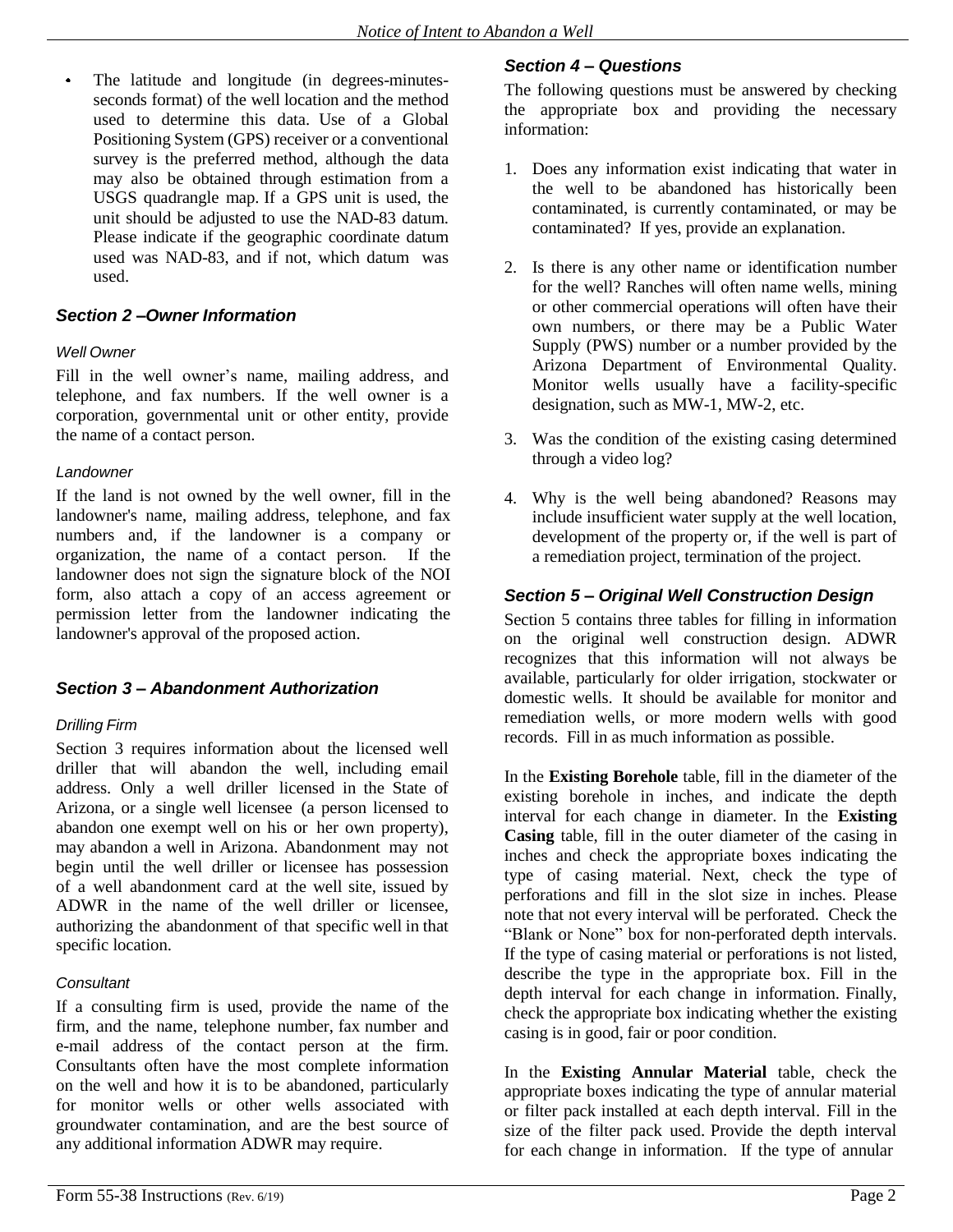material is not listed, describe the material in the appropriate box. A.C.C. (R12-15-816) requires a cement grout surface seal (plug) to be installed in the upper 20 feet of any well that is abandoned.

# *Section 6 – Proposed Well Abandonment Design*

Section 6 requires information on the proposed well abandonment design. In the box in the upper right-hand corner, fill in the date when abandonment is to begin. In the **Casing Treatment** table, check the appropriate box indicating the type of casing treatment that will be used. If the casing is to be removed, check the "casing removal" box and provide a description of the removal technique. If the type of casing treatment that will be used is not listed, explain the treatment in the appropriate box. If the casing is to be perforated during treatment, describe the size and frequency of perforations for each interval. The casing treatment must be indicated by depth interval, and the depth interval must be filled in.

In the **Sealing or Fill Material** table, check the appropriate box indicating the sealing or fill material that will be used. Note any changes by depth interval. Also, fill in the mixing ratio of the material and check the appropriate box indicating whether the ratio is by weight or volume. Finally, fill in the estimated volume of material for each depth interval.

Below the two tables, fill in information on the proposed abandonment method and the emplacement method of sealing or fill material. The Department's Well Abandonment Handbook must be consulted before filling in the proposed abandonment method. The standard method and the five alternative methods are described in the handbook. Check only one proposed abandonment method. If an alternative with a variance is selected, a letter requesting the variance must be submitted to ADWR. If "Other" is checked, provide a description of the method in "Remarks."

#### **Section 7** *– Well Construction Diagram*

A well construction diagram showing all existing well construction features listed in Section 5 and all proposed abandonment specifications listed in Section 6 must be attached. The information in the diagram must match the information in Sections 5 and 6.

# **Section 8 –** *Land Owner & Well Owner Signature*

# **Signature Block**

The NOIA form must be signed and dated by the well owner. The name and title of the person signing the form must be typed or printed in the appropriate space. Please fill in email address below signature.

In addition, if the landowner is different from the well owner, the landowner must also sign the signature block of the NOIA form or attach a copy of an access agreement or permission letter indicating their approval of the proposed action.

#### **Where to File Form**

Completed forms may be mailed to ADWR at the following address:

**Arizona Department of Water Resources**

Groundwater Permitting and Wells Section

P.O. Box 36020 Phoenix, Arizona 85067-6020

Completed forms may also be submitted to ADWR's main office in Phoenix at 1110 W. Washington St., Suite 310, Phoenix, AZ 85007-2952.

The completed form must be legible and of good quality when received by ADWR so that it can be scanned into ADWR's permanent records. Also, if a fee is required, ADWR will not accept the form without the proper fee.

# **Time Frame for Processing an NOIA**

ADWR has an overall time frame of 30 days to accept or reject an NOIA and approve or deny an abandonment authority. This overall time frame is divided into an administrative completeness review time frame and a substantive review time frame.

Within 15 days after receiving an NOIA, ADWR will perform an administrative completeness review to determine whether the NOIA is complete and correct. If ADWR determines the NOIA to be incomplete or incorrect, it will notify the applicant in writing and specify what information is necessary to make the NOIA complete and correct. Until the information is received, the administrative completeness review time frame is suspended. If the information is not submitted within 60 days, ADWR may deny the abandonment authority.

Within 15 days after the administrative completeness review, ADWR will perform a substantive review to determine if the NOIA meets the substantive criteria required by statute or rule. By mutual agreement, the substantive review time frame may be extended by up to seven days. During the substantive review, ADWR may make one written request for additional information. If additional information is requested, the substantive review time frame is suspended until the information is received. If the information is not submitted within 60 days, ADWR may deny the abandonment authority.